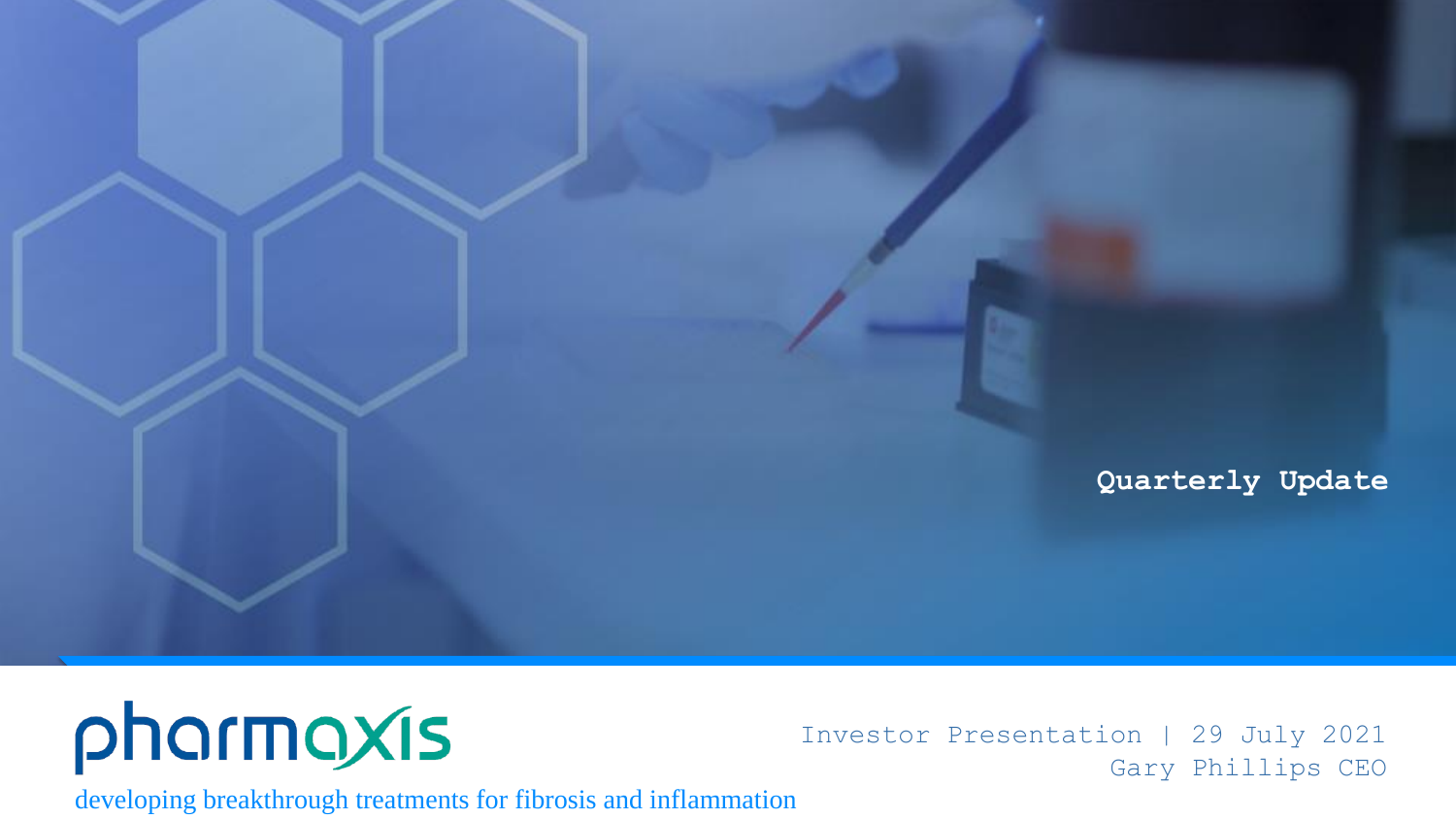# **Forward looking statement**

This document contains forward-looking statements, including statements concerning Pharmaxis' future financial position, plans, and the potential of its products and product candidates, which are based on information and assumptions available to Pharmaxis as of the date of this document. Actual results, performance or achievements could be significantly different from those expressed in, or implied by, these forward-looking statements. All statements, other than statements of historical facts, are forward-looking statements.

These forward-looking statements are not guarantees or predictions of future results, levels of performance, and involve known and unknown risks, uncertainties and other factors, many of which are beyond our control, and which may cause actual results to differ materially from those expressed in the statements contained in this document. For example, despite our efforts there is no certainty that we will be successful in developing or partnering any of the products in our pipeline on commercially acceptable terms, in a timely fashion or at all. Except as required by law we undertake no obligation to update these forwardlooking statements as a result of new information, future events or otherwise.

## pharmaxis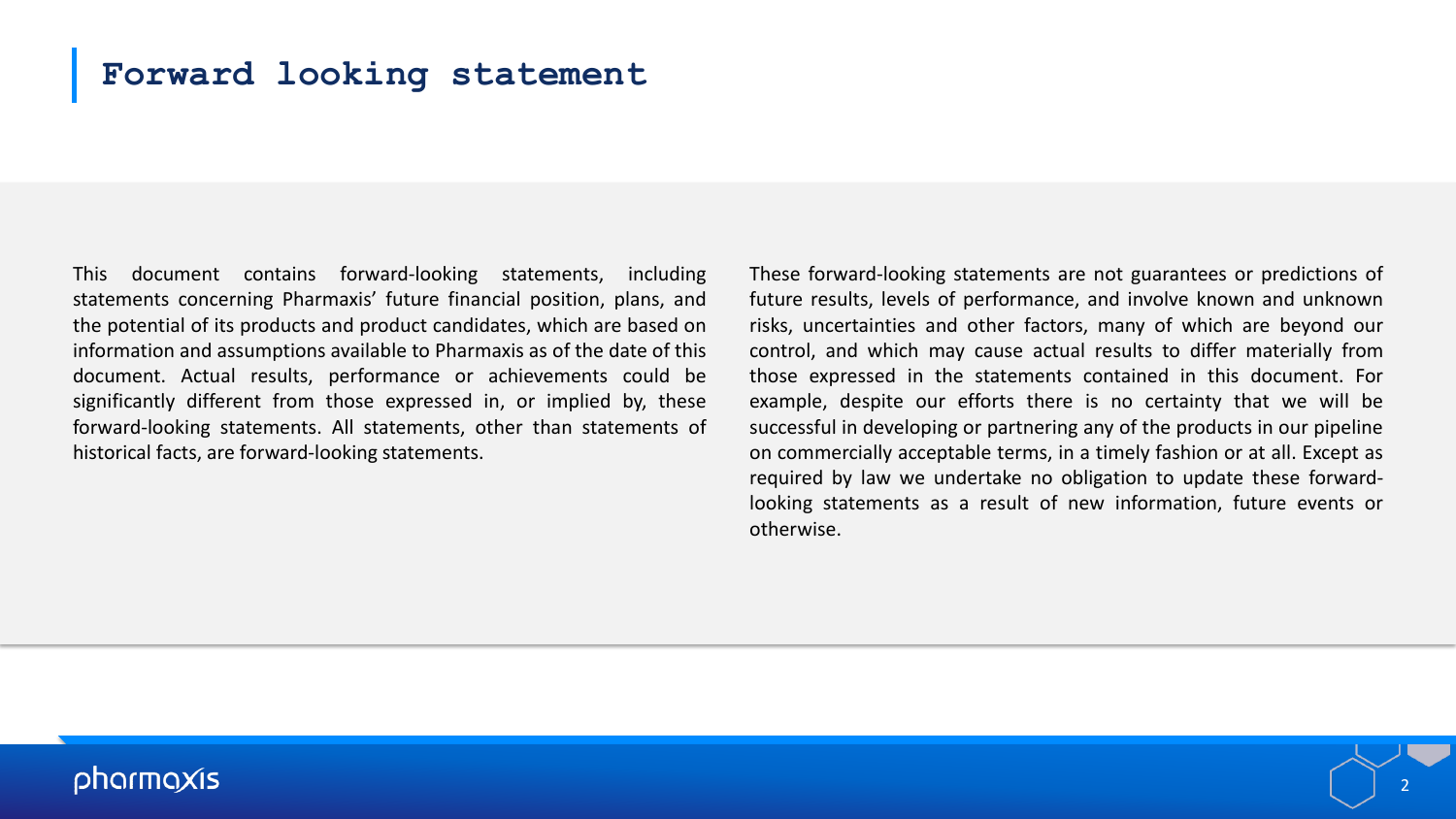# **Executive Summary**

- Pharmaxis is a clinical stage drug development company targeting fibrosis and cancer
- Lead asset PXS-5505 is in phase 1c /2a trial a breakthrough clinical program with disease modifying potential in Myelofibrosis
- PXS-5505 has further potential in oncology as an adjunct to standard of care
- Anti-skin scarring drug PXS-6302 in phase 1a/1c trial in 2021 with potential to improve function and appearance
- Specific corporate strategy to deliver non-dilutive cash and cost savings from commercial stage mannitol business;
- Pharmaxis is in a strong position to fund its focused clinical program

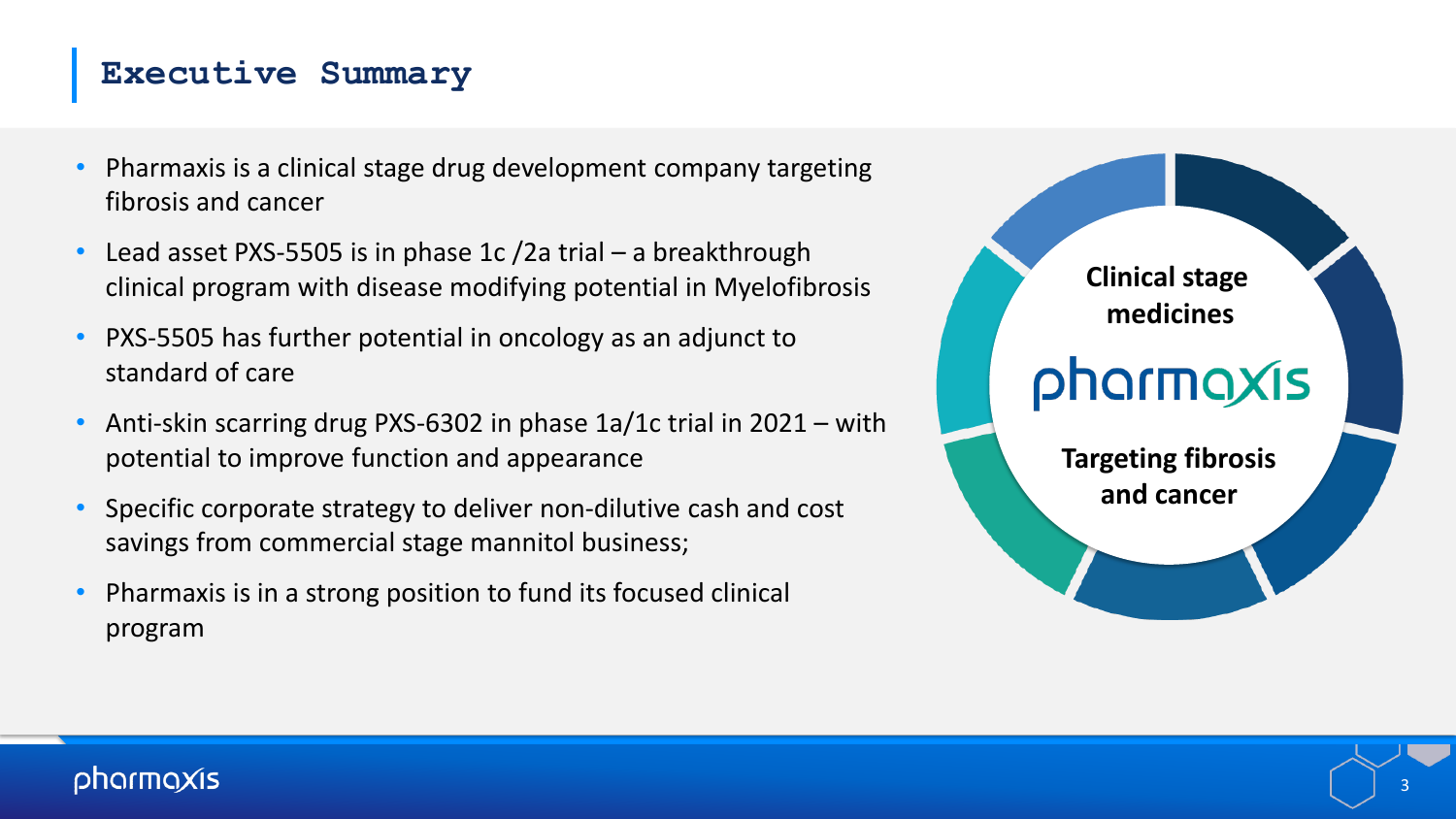# **Cash and capital structure**

### **Cash**

- Cash at 30 June A\$19m
- Proceeds from sale Australian distribution rights A\$2m
- Proforma cash balance as at June A\$21m

**Mannitol respiratory business forecast to go from cash burn (FY 20: EBITDA (A\$4m)) to cash flow positive from FY 21 onwards (FY 26: EBITDA A\$10m+)\*** 

### **Sale of Australian Bronchitol & Aridol distribution rights effective 1 July**

• A\$2m received July 2021

#### **Further opportunities to extend cash runway**

- Previously announced (Russia) and potential cost savings from rationalization across mannitol business
- Pipeline supported by grants and R&D tax credit (~A\$5m 2020)
- Partnering deals with pipeline assets

### **Share capital**

• Current shares on issue 453m

#### **Enterprise value**

| Market capitalisation at \$0.092 per share | \$42m  |
|--------------------------------------------|--------|
| Less: proforma net cash at June            | (521m) |

Enterprise value **Enterprise value** 

#### **Lead institutional shareholders**

| • BVF Partners LP            | 19.5% |
|------------------------------|-------|
| • Karst Peak Capital Limited | 11.3% |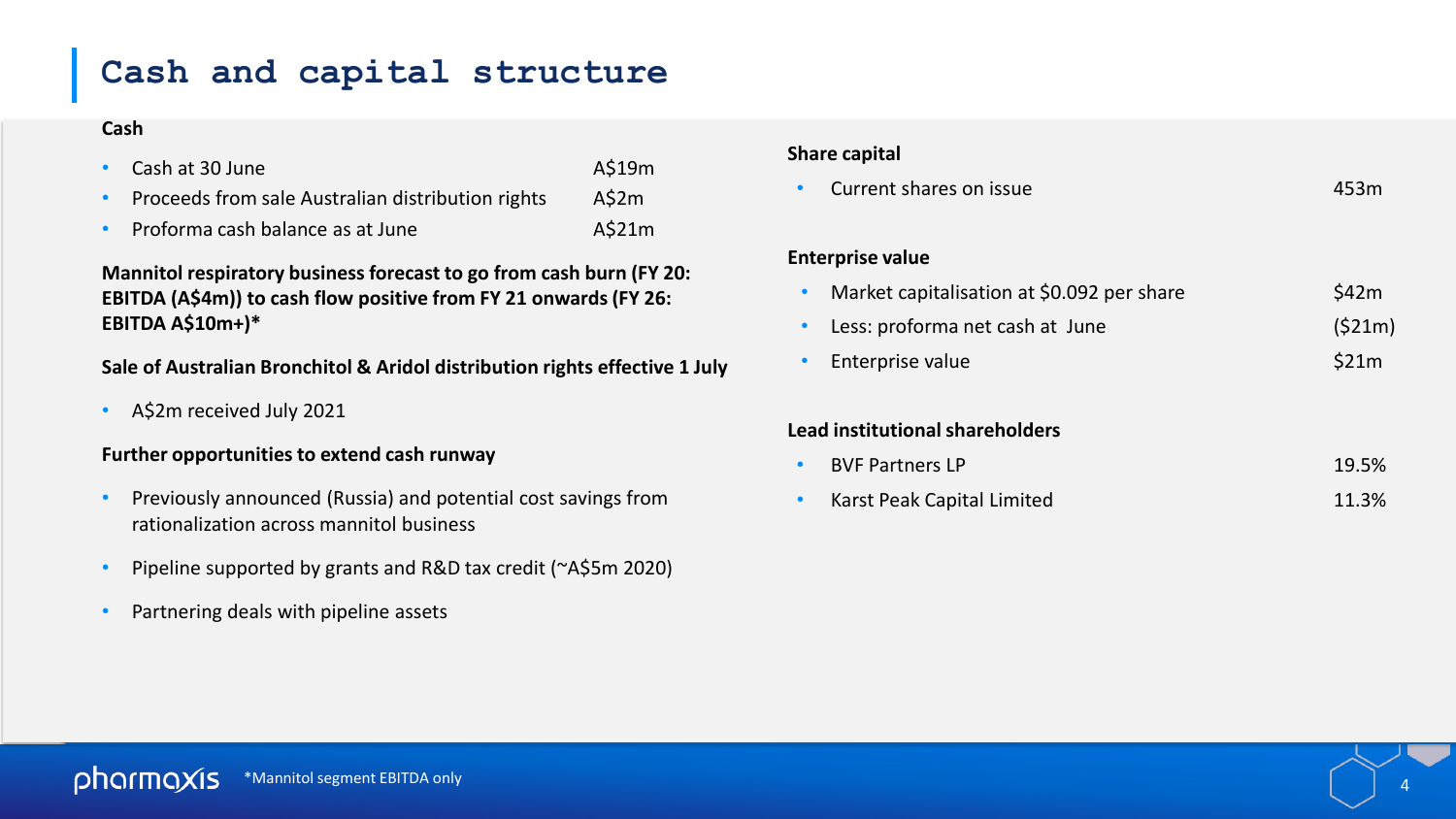# **June 2021 Quarter Update**

## • **PXS-5505 myelofibrosis study**

- $\circ$  Good progress in dose escalation with dosing in 2<sup>nd</sup> of 3 cohorts completed
- o Good tolerability profile and enzyme inhibition demonstrated in lowest dose
- $\circ$  Safety committee to meet shortly to decide on progression to 3<sup>rd</sup> dose cohort
- Additional sites recruited to enable fast start to dose expansion study recruitment before year end
- **PXS-5505 has further potential in oncology as an adjunct to standard of care**
	- o Charlie Teo Foundation grant to MD Anderson for glioblastoma pre-clinical study
	- $\circ$  First public data from global collaborations on pancreatic cancer, liver cancer and myelodysplastic syndrome due H2 21

## • **PXS-6302 anti-skin scarring drug in phase 1a/1c trial**

- o Phase 1 healthy volunteer study completes dosing; reports due Q3 21
- o Advanced preparations with UWA / Prof Fiona Wood collaboration to commence patient studies in established scars and prevention of scarring in patients with burn injuries
- **Deliver non-dilutive cash and cost savings from commercial stage mannitol business**
	- $\circ$  \$16m in in milestones and distributor appointment fees in FY 2021 plus \$1m pa in ongoing expense savings
	- $\circ$  +\$2m in distributor appointment fees in for Aridol and Bronchitol in Australia, NZ and SE Asia
	- Aridol and Bronchitol mixed sales outlook due to Covid-19

# oharmaxis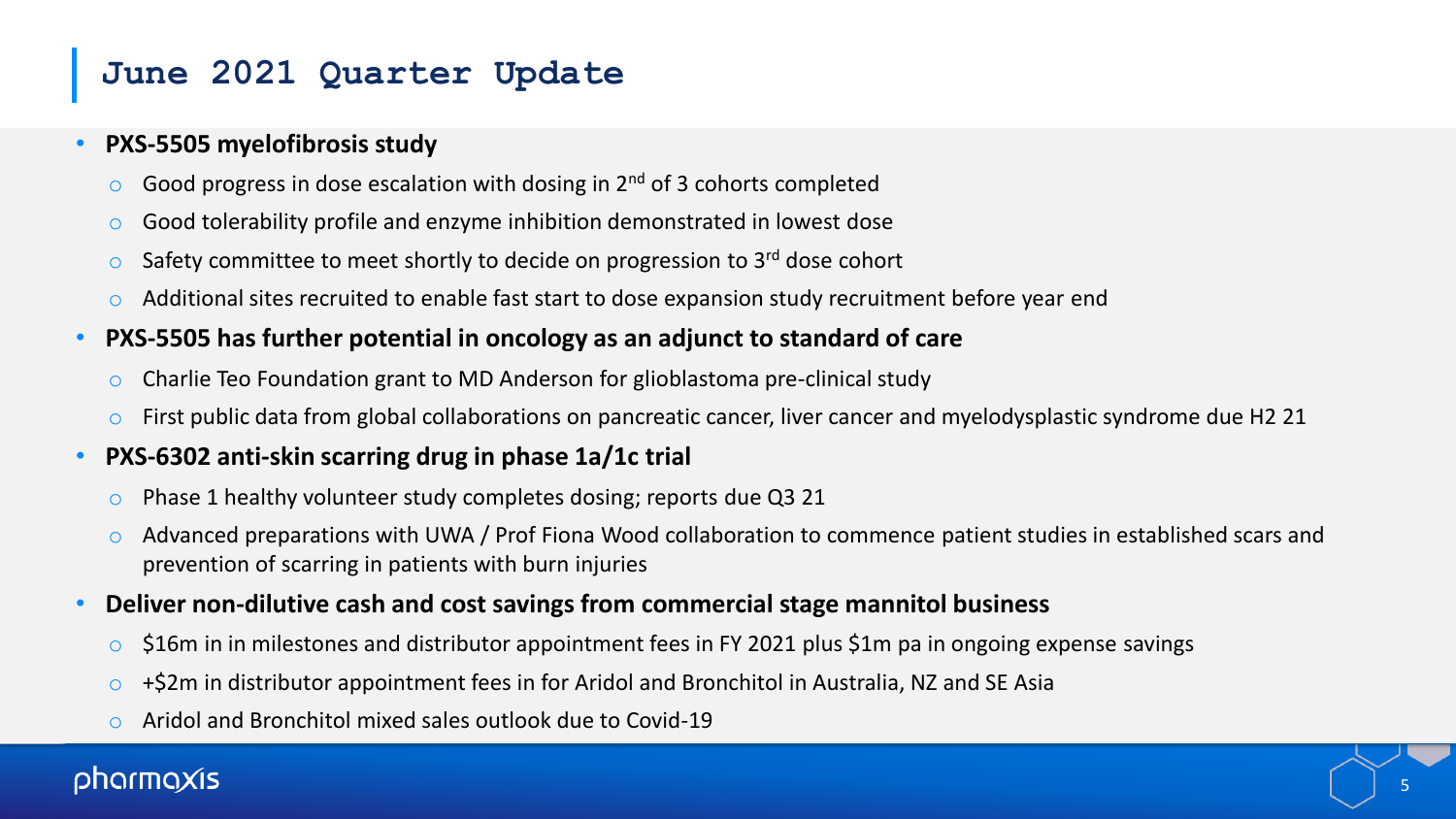# **Anticipated news flow: 2021 – 2022**

Multiple anticipated value inflection points over next two years

## **Achieved H1 2021**

- Feb 22: Breakthrough drug PXS-5505 phase 1c/2a myelofibrosis study commenced recruitment
- Mar 19: Chiesi pays US\$3m milestone on Pharmaxis shipment of US launch
- Mar 31: LOX topical drug PXS-6302 commenced independent investigator studies safety
- April 14: Sale of Russian Bronchitol distribution rights
- May 3: Grant from Charlie Teo Foundation to test PXS-5505 in glioblastoma
- June 29: First dose cohort in MF101 shows strong inhibition of LOX and LOXL2; second cohort commences dosing

## **H2 2021**

- July 1: Sale of Australian Aridol and Bronchitol distribution rights
- Mannitol business simplification realising annual cost savings
- PXS-5505 phase 1c myelofibrosis study dose escalation stages – cohorts 2 and 3 report
- PXS-5505 phase 2a myelofibrosis study dose expansion stage commence
- LOX topical drug PXS-6302 progresses into independent investigator patient studies - burns and established scars
- PXS-5505 publications by KOL's in other cancers

## **CY 2022**

- PXS-5505 phase 2a myelofibrosis study safety and efficacy data
- LOX topical drug phase 1c studies burns and established scars safety and efficacy data

# pharmaxis